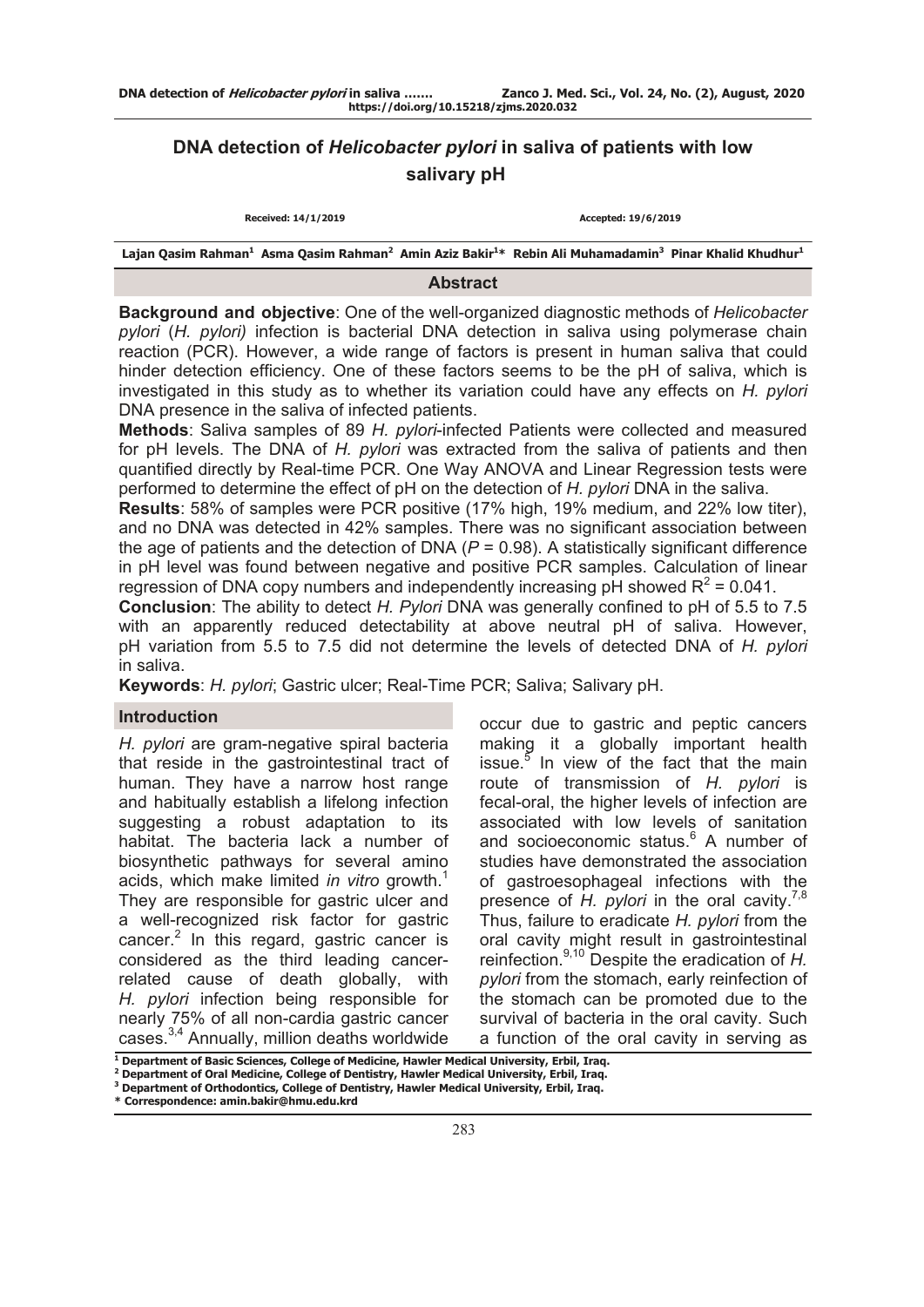| DNA detection of <i>Helicobacter pylori</i> in saliva | Zanco J. Med. Sci., Vol. 24, No. (2), August, 2020 |  |  |
|-------------------------------------------------------|----------------------------------------------------|--|--|
| https://doi.org/10.15218/zjms.2020.032                |                                                    |  |  |

a sanctuary for *H. pylori* could reduce the efficacy of eradication therapy.<sup>11</sup> Poor salivary secretion can possibly lead to the dental plaque deposition which can also provide a favorable environment for the growth of bacteria such as *H. pylori.*<sup>12</sup> Several types of salivary glands secrete saliva, each with different compositions and properties. Accordingly, the secretions from various glands considerably differ in composition and are affected by different stimuli, diet, time of day, age, gender, health status, and various pharmacological substances. Whole saliva is a clear, slightly acidic (pH 6 to 7), mixed fluid containing mucosal transudations, gingival crevicular fluid, expectorated nasal and bronchial secretions, desquamated epithelial cells, debris from food, bacterial products, viruses, and fungi $13$ . Saliva has often been proposed as a diagnostic tool specifically promoted by the current technological advancement such as PCR, Western blotting assay and Enzyme-linked Immunosorbent Assay(ELISA).<sup>14</sup> Various diagnostic tools have been developed to detect *H. pylori*, including invasive (e.g., endoscopic based) and non-invasive techniques. Among non-invasive diagnostic methods, the most commonly applied are stool antigen test, urea breath test, serological test, and molecular techniques.<sup>15</sup> Saliva is often taken for molecular detection of *H. pylori* at the DNA level.<sup>16</sup> In that sense, the salivary components could affect the survival of bacteria and, more pertinently, the integrity of DNA used for PCR. Moreover, the pH of saliva could implement its own impact on the presence of *H. pylori* in the oral cavity. One instant is likely to be the function of salivary nitrite on the killing of *H. pylori.*<sup>17</sup> Thus, this study was performed with the aim to define the association of salivary pH with the presence of *H. pylori* DNA and further with the growth of *H. pylori* in saliva.

# **Methods**

# **Study design**

This prospective study was performed on

89 patients admitted to Rizgary Teaching Hospital, whose gastric biopsy showed positive growth for *H. pylori*. All work and protocols in this research were approved by the Ethics Committee in the College of Medicine at Hawler Medical University (Paper Code: 5 issued on 20-12-2018). The handling of the biological specimen was done according to the Declaration of Helsinki criteria.<sup>18</sup> Samples of saliva were collected from June to November 2018 from Rizgary Teaching Hospital. The exclusion criteria were: antibiotics within the previous two weeks, age over 80 years, and severe concomitant diseases.

# **Sample collection**

The patients were informed about the procedure, and information on gender and age was recorded (Table 1) before sampling. 5mL saliva was collected and placed into a sterile polystyrene tube with the cap was firmly closed according to the previous work by Cellini et al.<sup>19</sup> The specimens were immediately transferred within less than 2 hours at  $10^{\circ}$ C –  $15^{\circ}$ C to Genome Diagnosis Lab (GDL).

# **Saliva analysis**

The saliva samples were measured for their pH using Professional Benchtop pH meter BP3001 (Trans Instruments, Petro Centre, Singapore). DNA extraction was done using Bacterial DNA Preparation kit (Jena Bio Science, Thuringia, Germany). Briefly, saliva was vortexed for 10 seconds to get a homogenous suspension then 500µL was transferred into a 1.5mL cap tube. After centrifugation at 1000g for 1 minute, the supernatant was discarded, and the pellet was resuspended in 300µL Lysis Buffer, 2µL RNase A, and 8µL of Proteinase K then incubated at  $60^{\circ}$ C for 10 minutes. The solution was then added to a spin column and washed twice with washing solution via centrifugation. DNA was recovered by adding 50µL DNase-RNase free water to the column and centrifuging for 2 minutes at 1000g. The DNA was measured for quantity and purity via Nanophotometer (IMPLEN, CA, USA).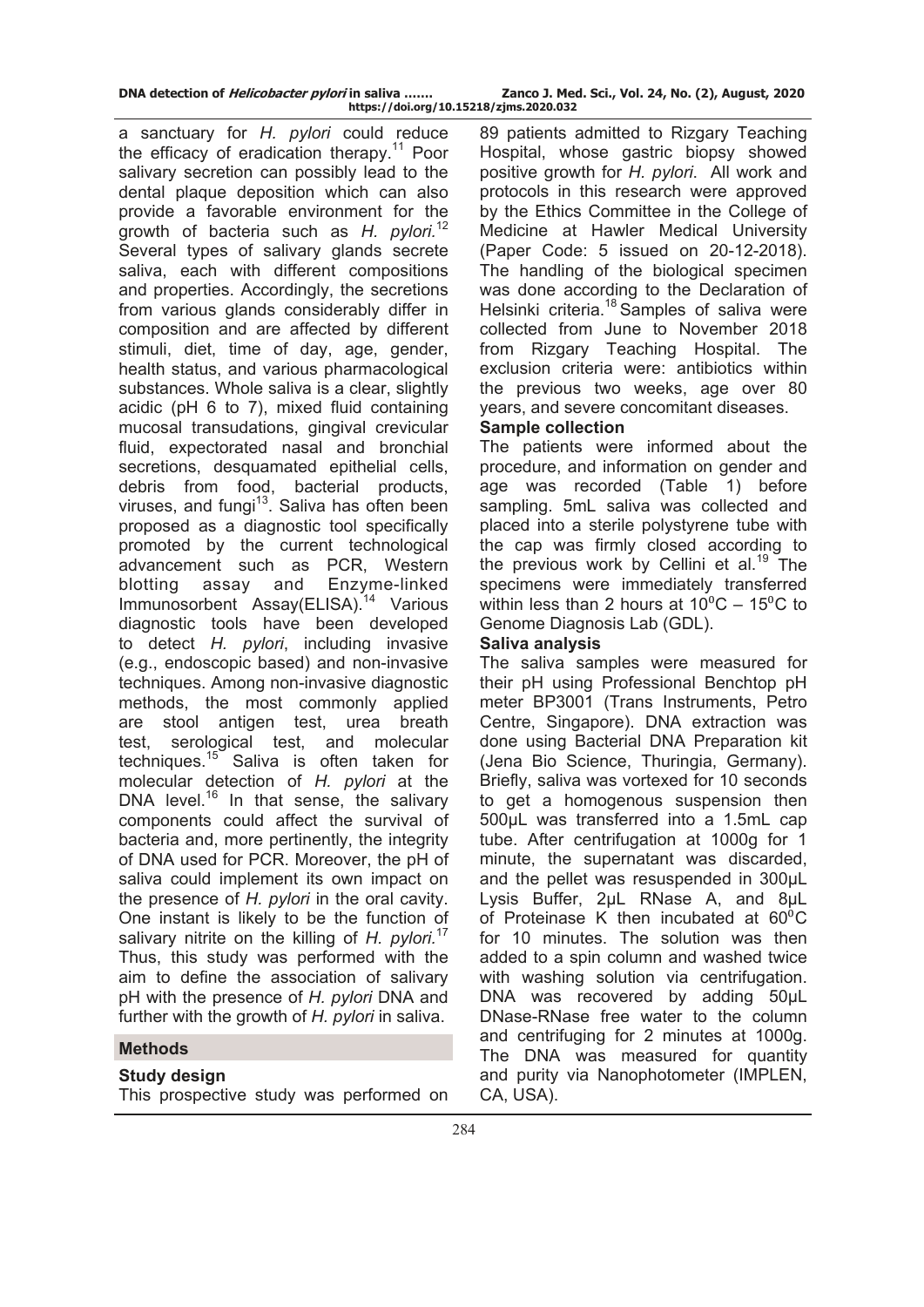| DNA detection of <i>Helicobacter pylori</i> in saliva |  | Zanco J. Med. Sci., Vol. 24, No. (2), August, 2020 |
|-------------------------------------------------------|--|----------------------------------------------------|
| https://doi.org/10.15218/zjms.2020.032                |  |                                                    |

# **Real-Time PCR**

Real-time PCR was performed to bacteria extractions by RealLine™ Helicobacter pylori Str-Format kit (VBD3798, BIORON, Ludwigshafen, Germany). Using Eco Real-Time PCR machine (Illumina, CA, USA) 50µL of the isolated DNA solution was added to the ready master mix tube. The tubes were placed into the Real-Time PCR system programmed as  $50^{\circ}$ C for 2 min initiation and  $95^{\circ}$ C for 2 min initiation. Then it was followed by 50 cycles of  $94^{\circ}$ C for 10 seconds and  $60^{\circ}$ C for 20 seconds. The fluorescence intensity was measured at 60<sup>°</sup>C. FAM channel was set to detect Internal Control amplification, and ROX channel was set to collect *H. pylori* DNA amplification signals. Positive and negative controls were applied according to the kit's instruction manual. Relative quantification of DNA (semi-quantification) was performed by measuring the difference between Ct (cycle threshold) values of positive control and the tested sample using 2–∆∆**Ct** method.20 The bacterial DNA load values were divided into three groups based on the mean concentrations

(i.e., 45000copies / mL) of positive control. In this regards, the relative concentrations less than 10000 copies / mL were assigned as "Low", from 10000 to100000 copies/mL were named as "Medium", and concentrations above 100000 copies / mL were regarded as "High".

# **Data analysis**

The Data analysis was done by GraphPad Prism v6. A *P* value of 0.05 was considered as statistically significant. Chi Square, Student t-test, and One Way ANOVA tests were applied to find out the statistically significant differences between studied groups.

# **Results**

The patients' age was arranged as 10 years intervals with the number and percentage of each age group based on gender distribution (Table 1).

# **Detection of** *H. pylori* **DNA in relation to gender**

There were 52 detected *H. pylori* DNA samples, of which 32 (61%) were male, and 20 (38.46%) were female (Table 2).

| Age (years)  | Female<br>No. (%) | <b>Male</b><br>No. (%) | <b>Total</b><br>No. (%) |
|--------------|-------------------|------------------------|-------------------------|
| $20 - 29$    | 12 (31.57)        | 18 (35.29)             | 30(33.70)               |
| $30 - 39$    | 15 (39.47)        | 16 (31.37)             | 31(34.83)               |
| $40 - 49$    | 9(23.68)          | 13 (25.49)             | 22(24.72)               |
| $\geq 50$    | 2(5.26)           | 4(7.84)                | 6(6.75)                 |
| <b>Total</b> | 38 (100.0)        | 51 (100.0)             | 89 (100)                |

**Table 1:** Age and gender distribution of patients.

**Table 2:** Detected and not detected DNA according to gender.

| Gender       | <b>Detected</b><br>No. (%) | <b>Not Detected</b><br>No. (%) | <b>Total</b><br>No. (%) | P value |
|--------------|----------------------------|--------------------------------|-------------------------|---------|
| Male         | 32(62.7)                   | 19(37.3)                       | 51 (100)                | 0.338   |
| Female       | 20(52.6)                   | 18 (47.4)                      | 38 (100)                |         |
| <b>Total</b> | 52 (58.4)                  | 37(41.6)                       | 89 (100)                |         |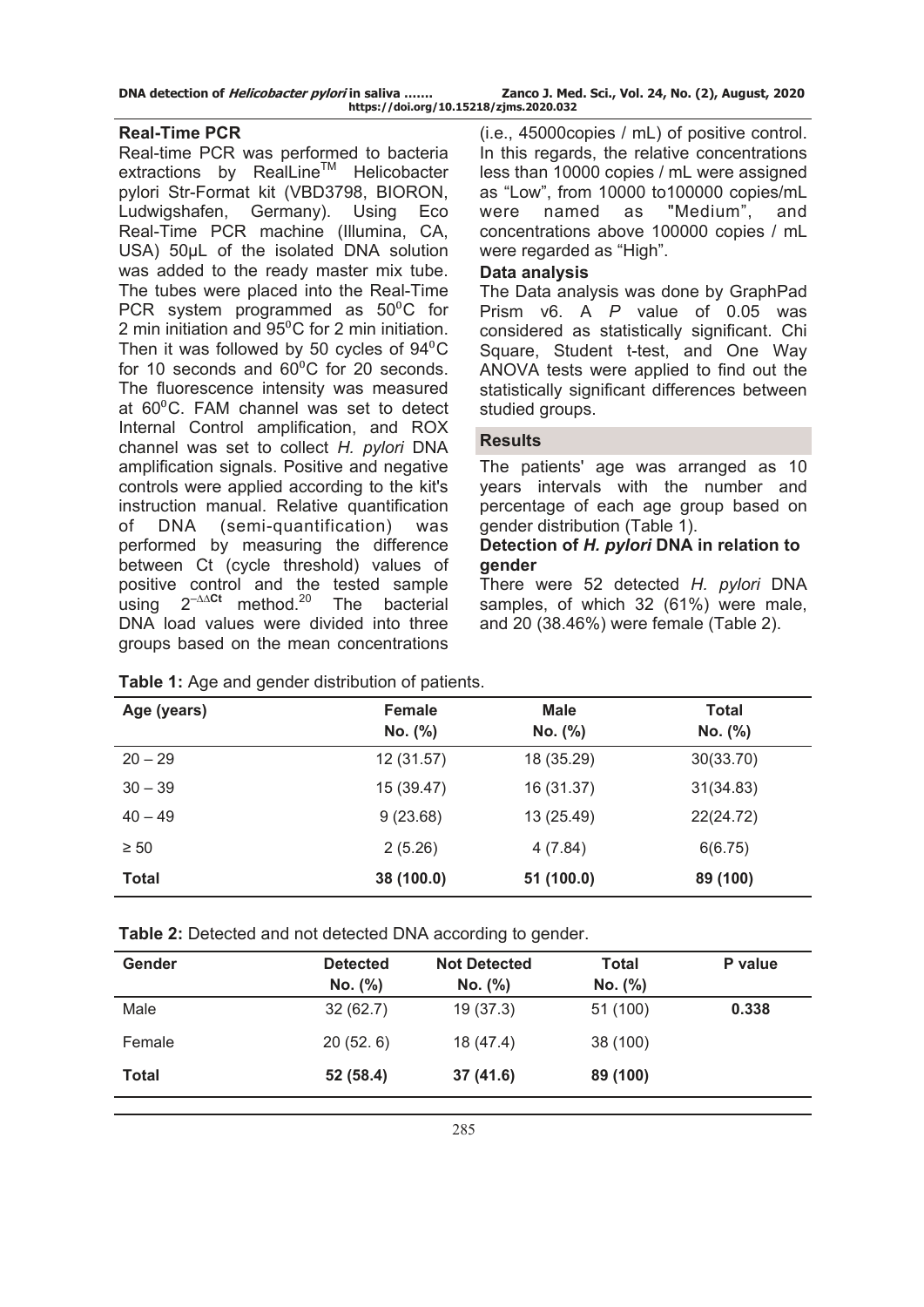# **Detection of H. pylori DNA in relation to age**

The associations of the age of patients with the presence of *H. pylori* DNA in their saliva samples were investigated. The efficiency of DNA detection was greater at the age of 20 to 40 years, and it was found to be equal at older ages. Chi-square test was applied to compare the age groups regarding their level of DNA detection (Figure 1A). Nevertheless, taking the overall effect of age into account, there

was no statistically significant difference between detection and no detection of *H. pylori* DNA in saliva at different ages. The t-test of two independent samples was performed to compare the overall detection level in all ages (Figure 1B).

**Measurement of detected** *H. pylori* **DNA**  *H. pylori* DNA in the saliva samples of patient was detected and quantified using Real-Time PCR method, as shown in Figure 2.



**Figure 1:** *H. pylori* DNA detection in the saliva is generally higher at younger ages. Error Bars = Standard Deviation



**Figure 2:** More than half of saliva samples were detected with *H. pylori* DNA. The samples with DNA detection were grouped into low, medium and high according to the quantification.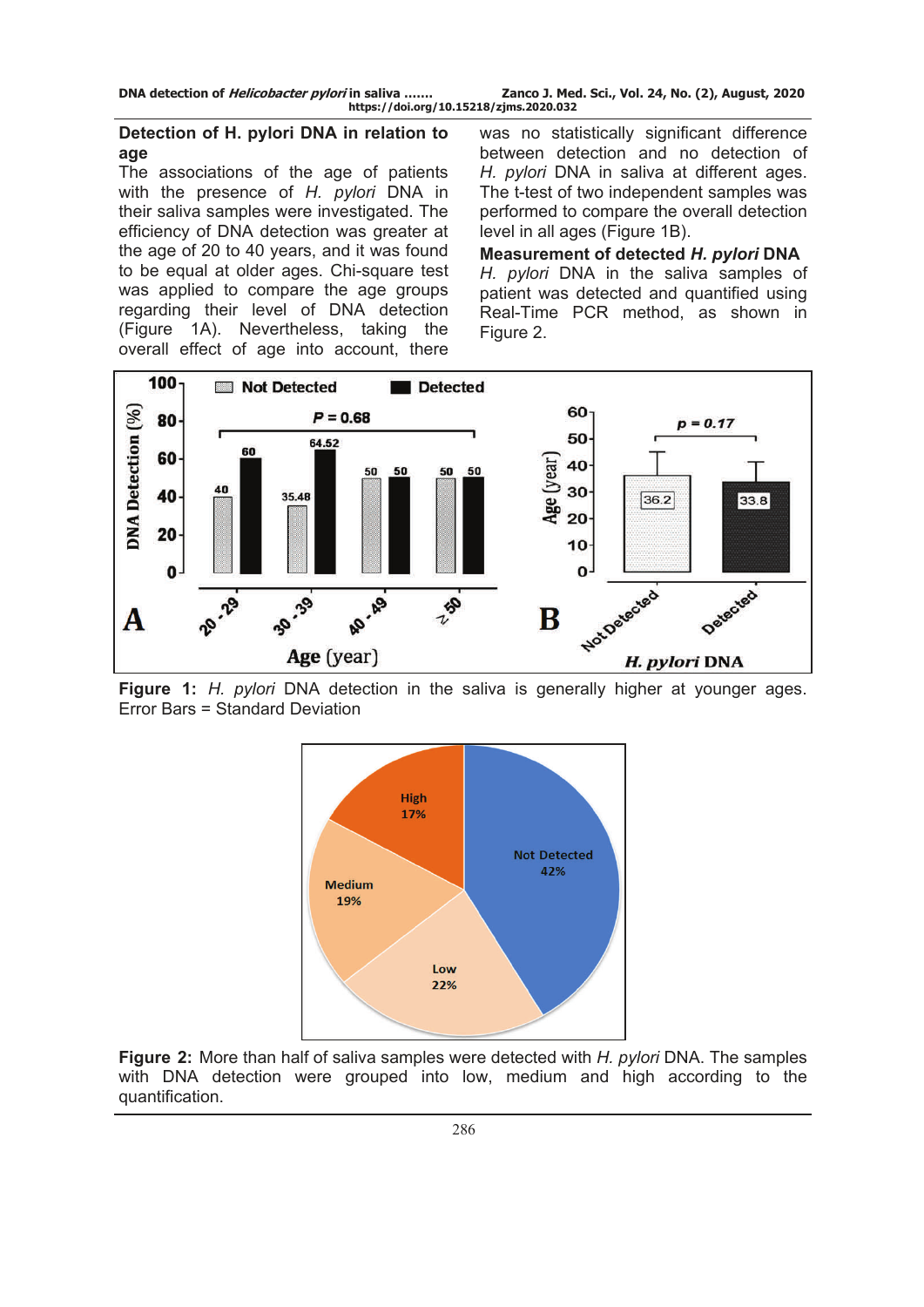# **Association of bacterial DNA load with salivary pH**

Detection of *H. pylori* DNA in the saliva and its association with the pH levels of saliva is shown in Table 3. A statistically significant difference was inferred among "High," "Medium," "Low," and "Not Detected" groups after ANOVA test. To explore further, the significant difference was only attributed to the "Not Detected" with other groups using Fisher's Least Significant Difference test.

### **Association of bacterial DNA load with salivary pH**

The levels of *H. pylori* DNA copy number with increasing pH of saliva is shown in Figure 3. The relative concentration (copies / mL) of *H. pylori* DNA in saliva of patients was plotted, and the linear regression of concentration as to the independently increasing pH levels was measured.

| <b>DNA Detection</b>                 |              |             | pH         |
|--------------------------------------|--------------|-------------|------------|
|                                      |              | <b>Mean</b> | <b>±SD</b> |
| High                                 |              | 6.17        | 0.66       |
| <b>Medium</b>                        |              | 6.30        | 0.62       |
| Low                                  |              | 6.54        | 0.80       |
| Not Detected                         |              | 7.14        | 1.02       |
| One Way ANOVA (P value)              |              |             | 0.0026     |
| <b>Least Significant Difference:</b> |              |             |            |
| Not Detected vs. High:               | P < 0.0001   |             |            |
| Not Detected vs. Medium:             | P < 0.0001   |             |            |
| Not Detected vs. Low:                | P < 0.0001   |             |            |
| High vs. Medium:                     | $P = 0.0732$ |             |            |
| High vs. Low:                        | $P = 0.6838$ |             |            |
| Medium vs. Low:                      | $P = 0.1445$ |             |            |



**Figure 3:** A scatter diagram of bacterial DNA load at increasing pH of saliva. *P* value = 0.07 and r = -0.23 **Line:** Best fit line from Linear Regression.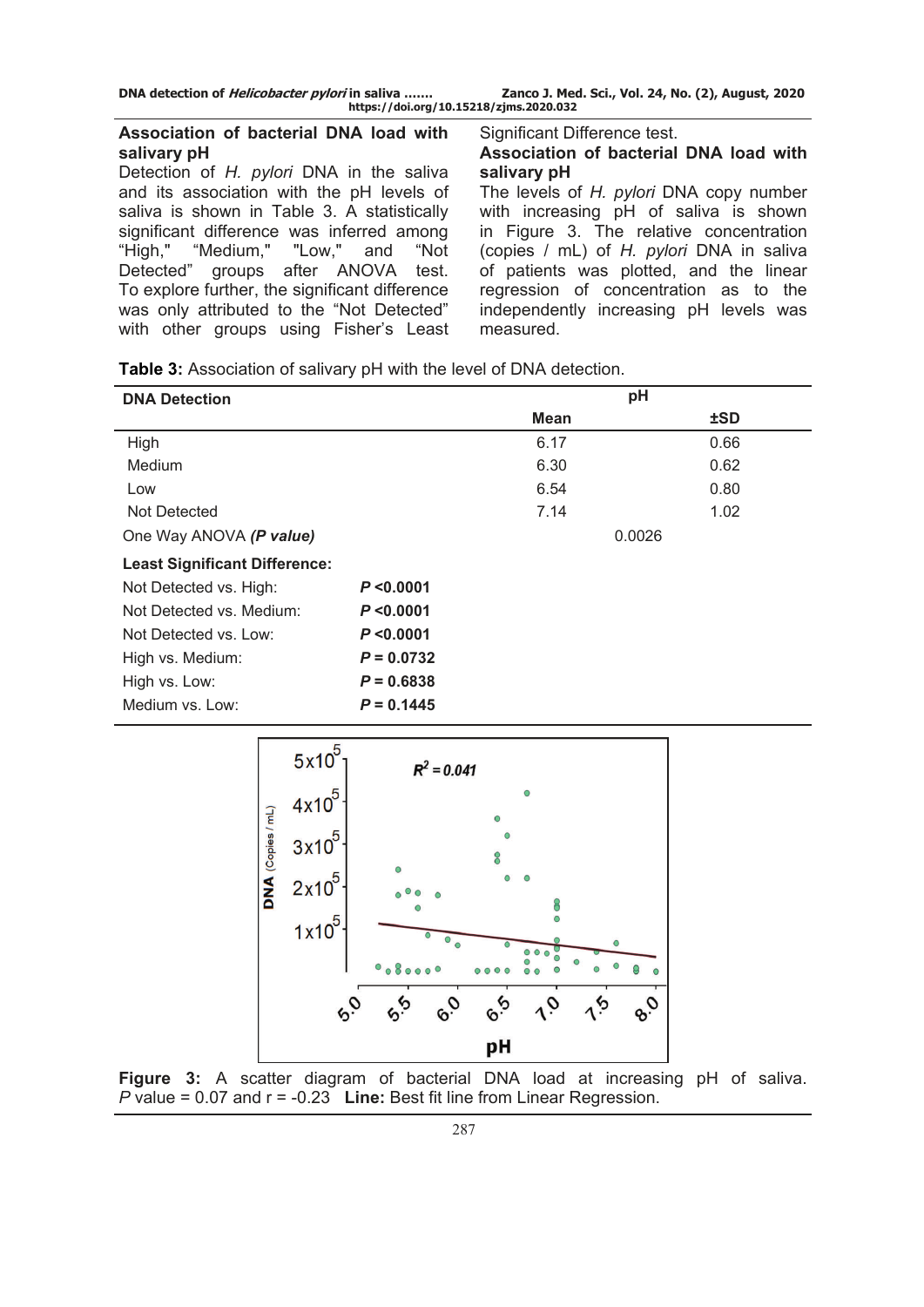| DNA detection of <i>Helicobacter pylori</i> in saliva | Zanco J. Med. Sci., Vol. 24, No. (2), August, 2020 |  |
|-------------------------------------------------------|----------------------------------------------------|--|
| https://doi.org/10.15218/zjms.2020.032                |                                                    |  |

# **Discussion**

*H. pylori* has been co-evolved with humans since the beginning of human history. $21$ causing an infection that is considered one of the most prevalent chronic bacterial diseases worldwide.<sup>22</sup> A number of survival strategies developed throughout this association to persist the challenging environments in the human body. Indeed, the survival of *H. pylori* relies on its ability to circumvent the antimicrobial effects of stomach acid. $23$  Nevertheless, the main reservoir of *H. pylori*, as suggested by the recent studies, is identified to be in the oral cavity.<sup>24</sup> Studies propose oral spread of bacteria via saliva to be one of the primary modes of transmission.<sup>25</sup> In this regard, detection of *H. pylori* DNA in saliva using PCR in this study appears to be an efficient way and to detect infection which has been applied by other studies.<sup>26-28</sup> Although a meta-analysis of relevant studies imply that gastric infection with *H. pylori* doubles the likelihood of finding *H. pylori* in the oral cavity, $29$  it is also possible that the stomach colonization occurs independently of *H. pylori* detection in the mouth.19 There might be many elements potentially involved, including age and gender of the infected individual as well as components of saliva. In view of that, the scheme of data shows a higher incidence of salivary *H. pylori* DNA in males than females (Table 2). Nevertheless, our investigation to find the possible link between age and detection of *H. pylori* DNA (Figure 1) revealed no significant effect though the younger ages were found with slightly higher DNA detection levels (Figure 1A). Having considered the age, it is well known that human saliva has miscellaneous substances and a variety of anti-bacterial mechanisms.<sup>25</sup> In an attempt to address the central concern of this study, relative quantification of DNA and relevant statistical analyses were applied to find out the impact of variation in salivary pH on *H. pylori* DNA detection. Thus, the 58% detection capacity (Figure 2) is comparable with similar studies in which the range of detection varies from  $10\%^{30}$  to 87.5%<sup>31</sup> and its similar to  $51\%$ .<sup>16</sup> It is well known that PCR has the highest efficiency in detection of *H. pylori* infection compared to routine tests such as culture<sup>26,32</sup> and rapid urease test (RUT). In reference 13, for instance, the odd ratio = 5.51 for PCR and odd ratio  $= 2.2$  for RUT.<sup>33</sup> However, the inability to detect DNA in 42% of samples in this study seems to be inherent in other similar studies which can be attributed to the specific characteristics of saliva. The analyses show that increasing pH is statistically associated with negative PCR results (Table 3). Nonetheless, changes in pH were found to have no significant impact on the detection level (Figure 3). Such findings overall suggest the presence of mechanisms in saliva that might influence the salivary pH to exert anti-bacterial effects. Therefore, it is important to notice that despite the ability of *H. pylori* to tolerate the extremely acidic environment of stomach.34 The bacteria face a relatively restricted growth in saliva, which is reasonably in agreement with the findings of this study. One conceivable reason can be the colonization of various microorganisms, particularly the fast-growing bacterial species in the oral cavity.19This can competitively inhibit the growth or often ends in entering *H. pylori* into a viable but not culturable (VBNC) state that limits the spread of *H. pylori*  into the saliva. $35$  The diversity in nitrite concentration of human saliva, which varies depending on dietary intake from  $0.05$  to 1.0 mmol/L<sup>17</sup> can be another reason for such discrepancy. Nitric oxide that has been recognized for its anti-bacterial function is a derivative of nitrate. In their study, Takahama and colleagues have observed that under acidic conditions, nitrate is protonated to nitrous acid, which can later be transformed into nitric oxide via reduction and self-decomposition. Thus, decreasing the pH of saliva increases the formation of nitric oxide depending on the nitrate level of saliva. Consequently, alteration in nitrate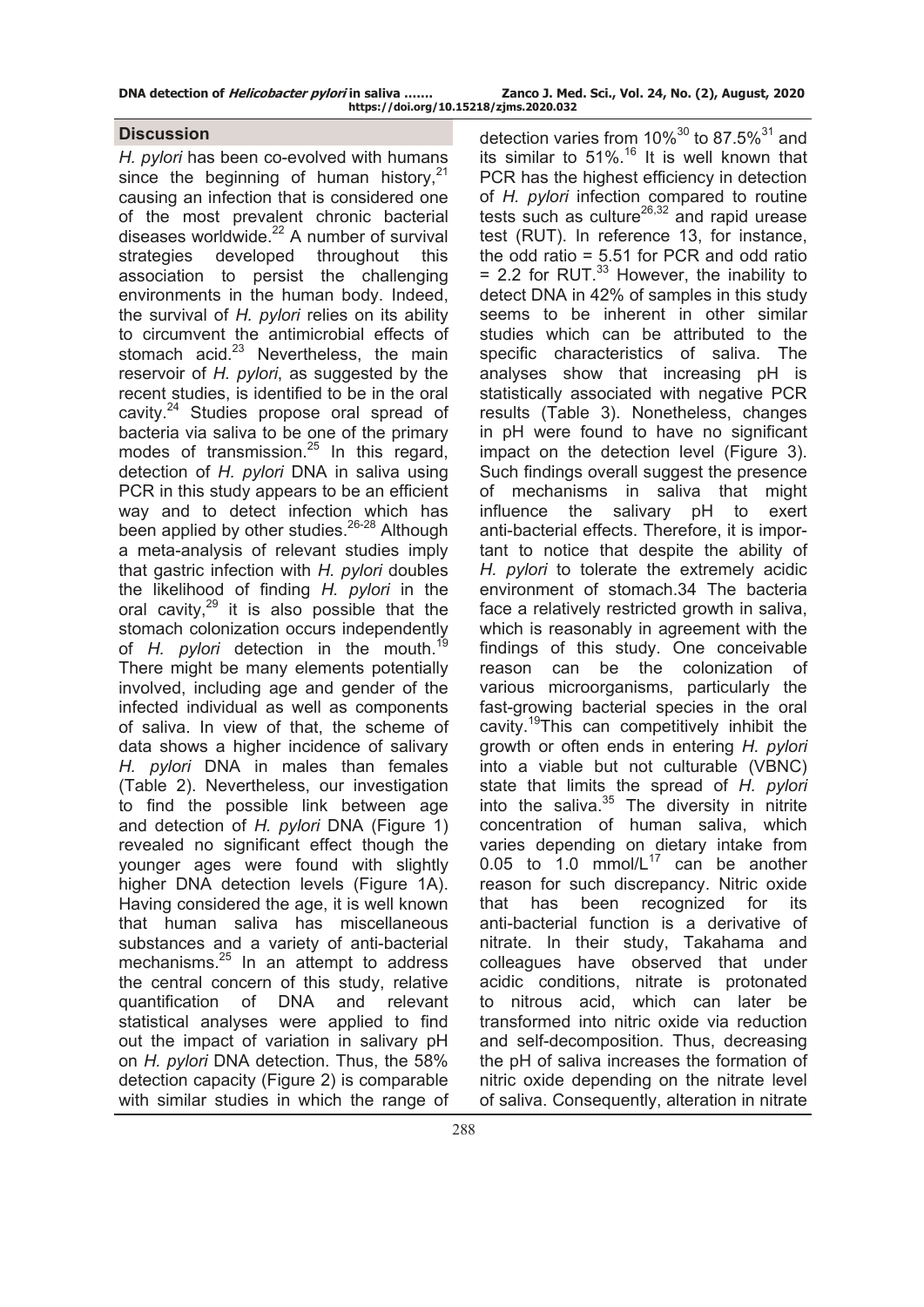| DNA detection of <i>Helicobacter pylori</i> in saliva | Zanco J. Med. Sci., Vol. 24, No. (2), August, 2020 |  |
|-------------------------------------------------------|----------------------------------------------------|--|
| https://doi.org/10.15218/zjms.2020.032                |                                                    |  |

levels in saliva could potentially change the survival rate of *H. pylori* and, in the meantime, changes the pH of saliva.<sup>32</sup> Taking into account the mentioned strategies and mechanisms that could possibly explain such a pattern of salivary pH on the detection of *H. pylori* DNA, the precise means upon which this effect can be explained has yet not been fully elucidated.

# **Conclusion**

One of the most robust techniques to detect *H. pylori* in the saliva is Real-time PCR, which has been used in this study to investigate the association of salivary pH to bacterial DNA detection capacity. In this regard, pH of 5.5 to 7.5 was found to be more associated with the detection ability by PCR. However, the quantification of DNA showed no correlation between the increasing DNA quantities with the variation of pH within this range. Hence, the authors of this study recommend further studies on the link between salivary pH and *H. pylori* DNA detection with regard to a more detailed investigation of factors that can influence the presence of bacteria in saliva.

#### **Competing interests**

The authors declare no competing interests.

#### **References**

- 1. Waskito LA, Salama NR, Yamaoka Y. Pathogenesis of Helicobacter pylori infection. Helicobacter 2018; 23(S1):e12516.
- 2. Suzuki N, Yoneda M, Naito T, Iwamoto T, Masuo Y, Yamada K, et al. Detection of Helicobacter pylori DNA in the saliva of patients complaining of halitosis. J Med Microbiol 2008; 57(12):1553–9.
- 3. Ji R, Li YQ, Gu XM, Yu T, Zuo XL, Zhou CJ. Confocal laser endomicroscopy for diagnosis of Helicobacter pylori infection: A prospective study. J Gastroenterol Hepatol 2010; 25(4):700–5.
- 4. Yagi K, Saka A, Nozawa Y, Nakamura A. Prediction of Helicobacter pylori Status by Conventional Endoscopy, Narrow-Band Imaging Magnifying Endoscopy in Stomach after Endoscopic Resection of Gastric Cancer. Helicobacter 2014; 19(2):111–5.
- 5. Axon A. Helicobacter pylori and public health. Helicobacter 2014; 19:68–73.
- 6. Kignel S, de Almeida Pina F, André EA, Alves Mayer MP, Birman EG. Occurrence of Helicobacter pylori in dental plaque and saliva of dyspeptic patients. Oral Dis 2005; 11(1):17–21.
- 7. Morales‐Espinosa R, Fernandez‐Presas A, Gonzalez‐Valencia G, Flores-Hernandez S, Delgado-Sapien G, Mendez-Sanchez JL, et al. Helicobacter pylori in the oral cavity is associated with gastroesophageal disease. Oral Microbiol Immunol 2009; 24(6):464–8.
- 8. Miyabayashi H, Furihata K, Shimizu T, Ueno I, Akamatsu T. Influence of oral Helicobacter pylori on the success of eradication therapy against gastric Helicobacter pylori. Helicobacter 2000; 5(1):30–7.
- 9. Rathbone M, Rathbone B. Helicobacter pylori and gastric cancer. In: Inflammation and Gastrointestinal Cancers Springer; 2011. P. 83– 97.
- 10. Namiot Z, Namiot DB, Kemona A, Stasiewicz J. Effect of anti-bacterial therapy and salivary secretion on the efficacy of Helicobacter pylori eradication in duodenal ulcer patients. Oral Surgery, Oral Med Oral Pathol Oral Radiol Endodontology 2004; 97(6):714–7.
- 11. Czesnikiewicz-Guzik M, Loster B, Bielanski W, Guzik TJ, Konturek PC, Zapala J, et al. Implications of oral Helicobacter pylori for the outcome of its gastric eradication therapy. J Clin Gastroenterol 2007; 41(2):145–51.
- 12. Namiot DB, Namiot Z, Kemona A, Bucki R, Gotębiewska M. Oral health status and oral hygiene practices of patients with peptic ulcer and how these affect Helicobacter pylori eradication from the stomach. Helicobacter 2007; 12(1):63–7.
- 13. Helmerhorst EJ. Protective functions of saliva. Saliva oral Heal 4th ed London Stephen Hancocks Ltd 2012:115–34.
- 14. Pink R, Simek J, Vondrakova J, Faber E, Michl P, Pazdera J, et al. Saliva as a diagnostic medium. Biomed Pap Med Fac Palacky Univ Olomouc 2009; 153(2).
- 15. Garza-González E, Perez-Perez GI, Maldonado-Garza HJ, Bosques-Padilla FJ. A review of Helicobacter pylori diagnosis, treatment, and methods to detect eradication. World J Gastroenterol WJG 2014; 20(6):1438.
- 16. Momtaz H, Souod N, Dabiri H, Sarshar M. Study of Helicobacter pylori genotype status in saliva, dental plaques, stool and gastric biopsy samples. World J Gastroenterol WJG 2012; 18(17):21–5.
- 17. Rimbara E, Sasatsu M, Graham DY. PCR detection of Helicobacter pylori in clinical samples. In: PCR Detection of Microbial Pathogens. Springer; 2013. P. 279–87.
- 18. Czarkowski M. Helsinki Declaration--next version. 2014.
- 19. Cellini L, Grande R, Artese L, Marzio L. Detection of Helicobacter pylori in saliva and